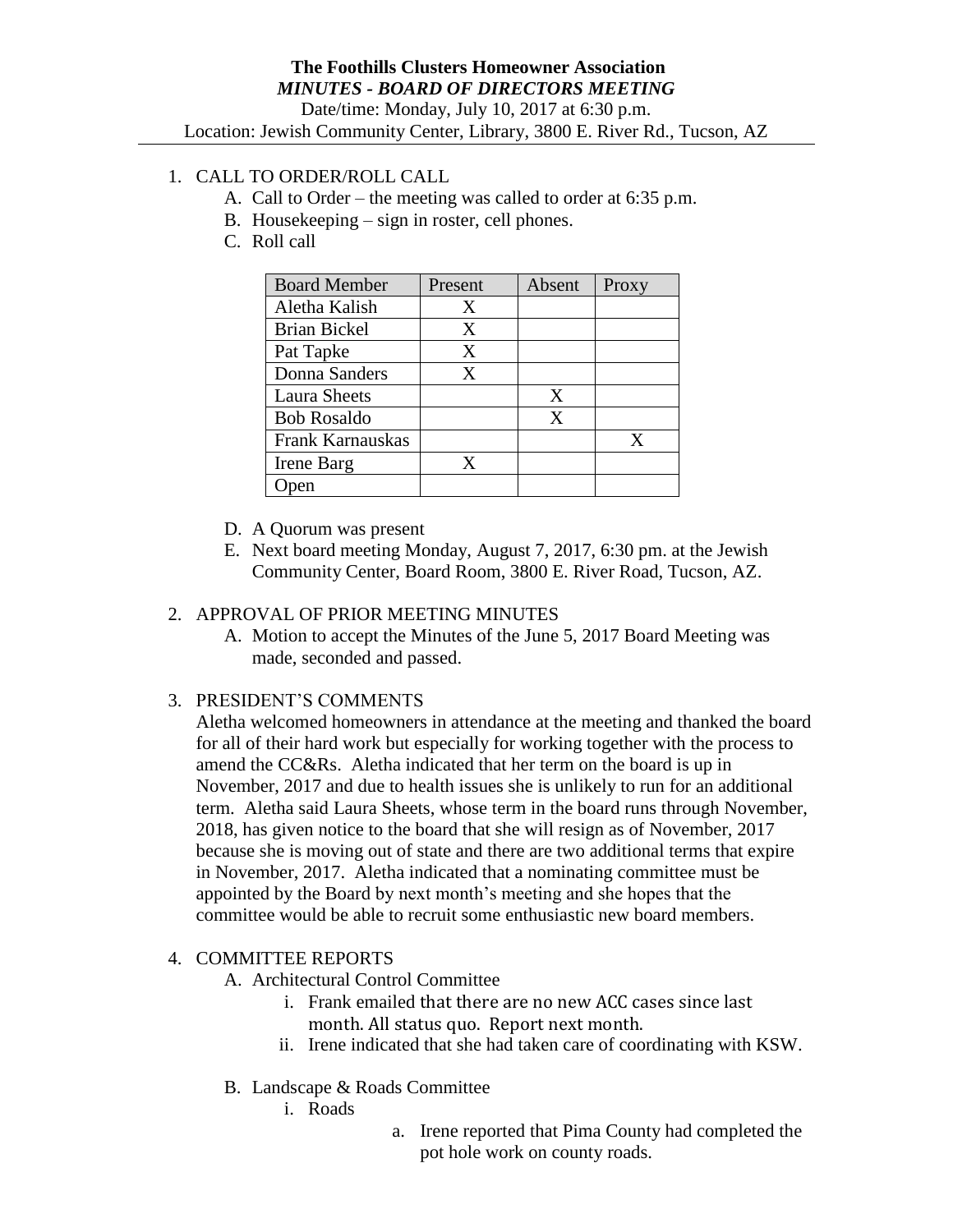- b. Pima County will not do anything about upkeep of the island area at the Alvernon entrance.
- c. Irene will ask Bob Reuss (depending on his availability) look at reported pot hole/road problems on Pidgeon Springs and Marshall Gulch and will report back to the board.
- ii. Landscape
	- a. Pre-emergent will be done on Wednesday, June 14, 2017.
- C. Business Process Committee
	- i. Status of consent form to amend the CC&Rs is ongoing. The committee met and decided to divide the neighborhood into 7 sections with 3 – 4 streets per section. Each section or block leader will have a signing event at their home and invite anyone in their section who has not yet signed the CC&R amendment consent form. A notary public will be at each event. Irene will host the first event on Saturday, August 19, 2017 from  $2 - 3$  pm. There are currently 102 signed consent forms and 276 are needed. It was recommended that we do another mailing and Brian volunteered to coordinate that effort.
	- ii. Aletha will invite Douglas Everett to our next meeting to discuss things we can be doing with Constant Contact.
- D. Communications Committee
	- i. Bob Newcomb is accepting articles for the summer newsletter through July 11, 2017.
	- ii. Irene emailed with a suggested format for new email addresses. Irene indicated that there have been problems in the past with having a generic board address because the mail at the board address has not been picked up. Irene would like the board to make a decision on this issue and ask the committee to give a timeline as to when the new addresses will be implemented so we can notify our members.
- E. Finance Committee
	- i. Brian reviewed Treasurer' Report including the Balance Sheet as of June 30, 2017, the A/R Aging Summary as of July 6, 2017 and the Transaction List for June, 2017.
	- ii. Brian contacted Capital Reserve Analysis regarding a reserve study and was given a quote of \$950 to perform the work. Brian will forward the Capital Reserve Study proposal and a sample Capital Reserve Study to board members by email and a copy of each is attached.
	- iii. Brian attended a meeting covering 2017 Legislation affecting HOAs that goes into effect on August 9, 2017. A copy of HOA Omnibus Bill HB 2411 is attached. The
	- iv. In order to straighten out the titling on the FCHOA checking and savings accounts Brian made the following motion: I move that the President direct the Treasurer to communicate with Wells Fargo Bank and have Dale Prescott and Louise Badoux-Ramackers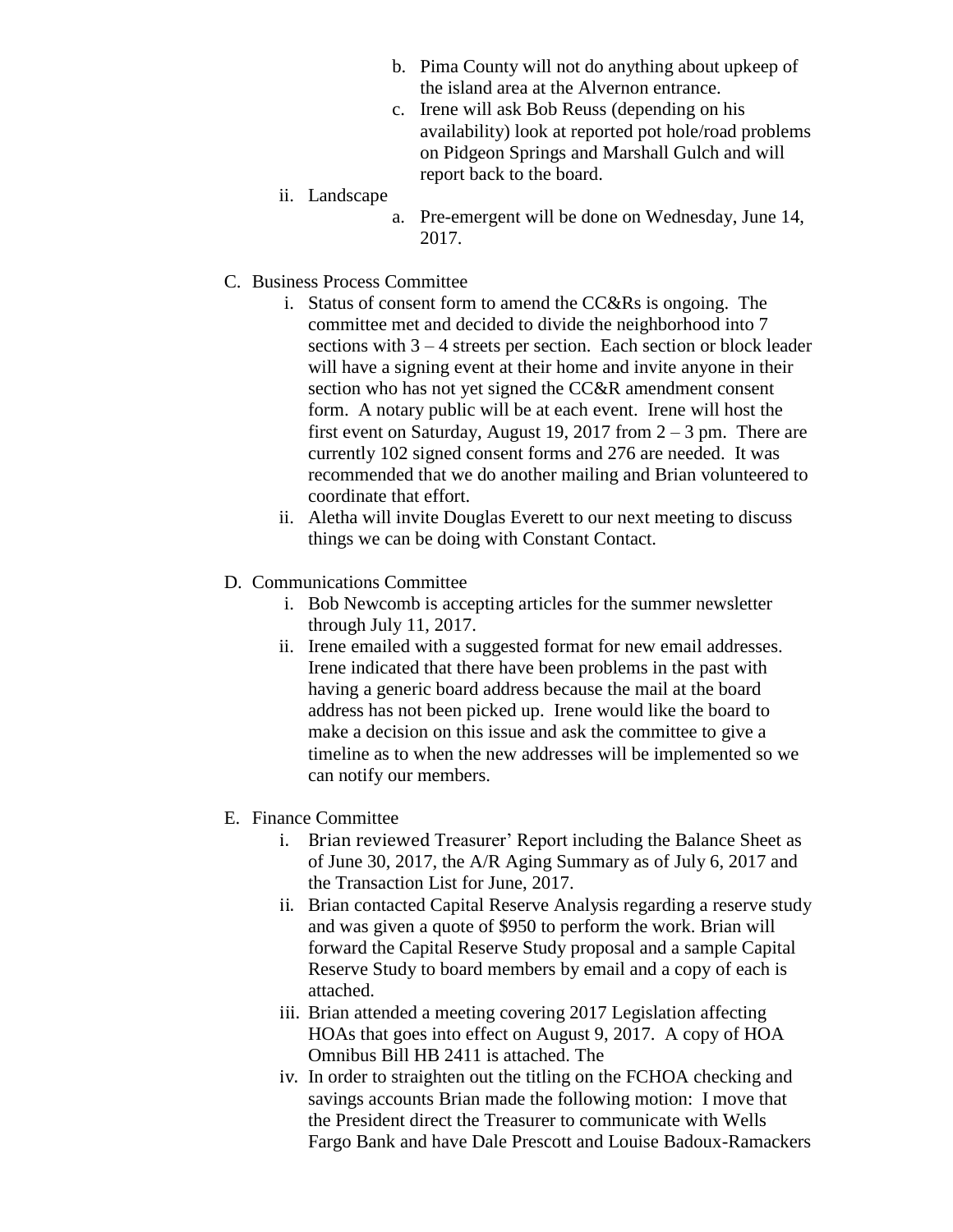removed as account owners and replace them with the current officers as identified with the Arizona Corporation Commission. Any future changes to these officers shall result in the same action shall be taken with the bank making the current officers the account owners. The motion was seconded. There was no discussion and the motion was approved unanimously.

- v. Brain presented an engagement letter from Holm & Valenzuela, C.P.A., PC for preparation of financial statements and tax returns for 2016. The engagement letter was signed by the President.
- vi. The committee is working on the following:
	- 1. Certificates of Deposit currently checking with Wells Fargo to see if there is a short-term CD available that pays more interest than what we receive on the money market;
	- 2. Internal Control policies and procedures.
	- 3. Goals related to financing of the roads and options to increase revenues and decrease expenses.
- F. Welcoming Committee (Report attached)
	- i. The committee prepared documents to be included in welcoming packet per attached and distributed copies to the board and discussed the design and cost of the cover folder. The folder would have either a picture of the Skyline entrance walls or the website picture. Cost for presentation folders from Vista Print is \$295/100 and cost from Office Max is \$299 color and \$199 black and white for minimum order of 50. Pat was given approval to move forward with this project.
	- ii. Pat was given a list of 6 new homeowners who have moved into the subdivision since May and she will stop by these homes sometime before the next meeting and mail a welcome packet to new homeowner on Quartzite Canyon.
	- iii. No plans at this time for a fall cookout.
	- iv. Pat presented information about Little Libraries and will prepare an article for the fall newsletter.

#### 5. OLD BUSINESS

i. A question was raised at the finance committee meeting as to whether it is within the scope of the association to require a lot survey at the time that property transfers ownership. Frank will check with the attorney and report back on this. Tabled until August.

#### 6. NEW BUSINESS

i. Nominating Committee –

The board needs to appoint a nominating committee 90 days prior to the Annual Meeting of members. It was noted that Dave Larrabee and Dena Petersen did an excellent job when they served on the committee several years ago and Pat was asked to contact them about serving on the committee this year.

ii. Vice President appointment – A motion was made to appoint Frank Karnauskas vice president. The motion was seconded and passed.